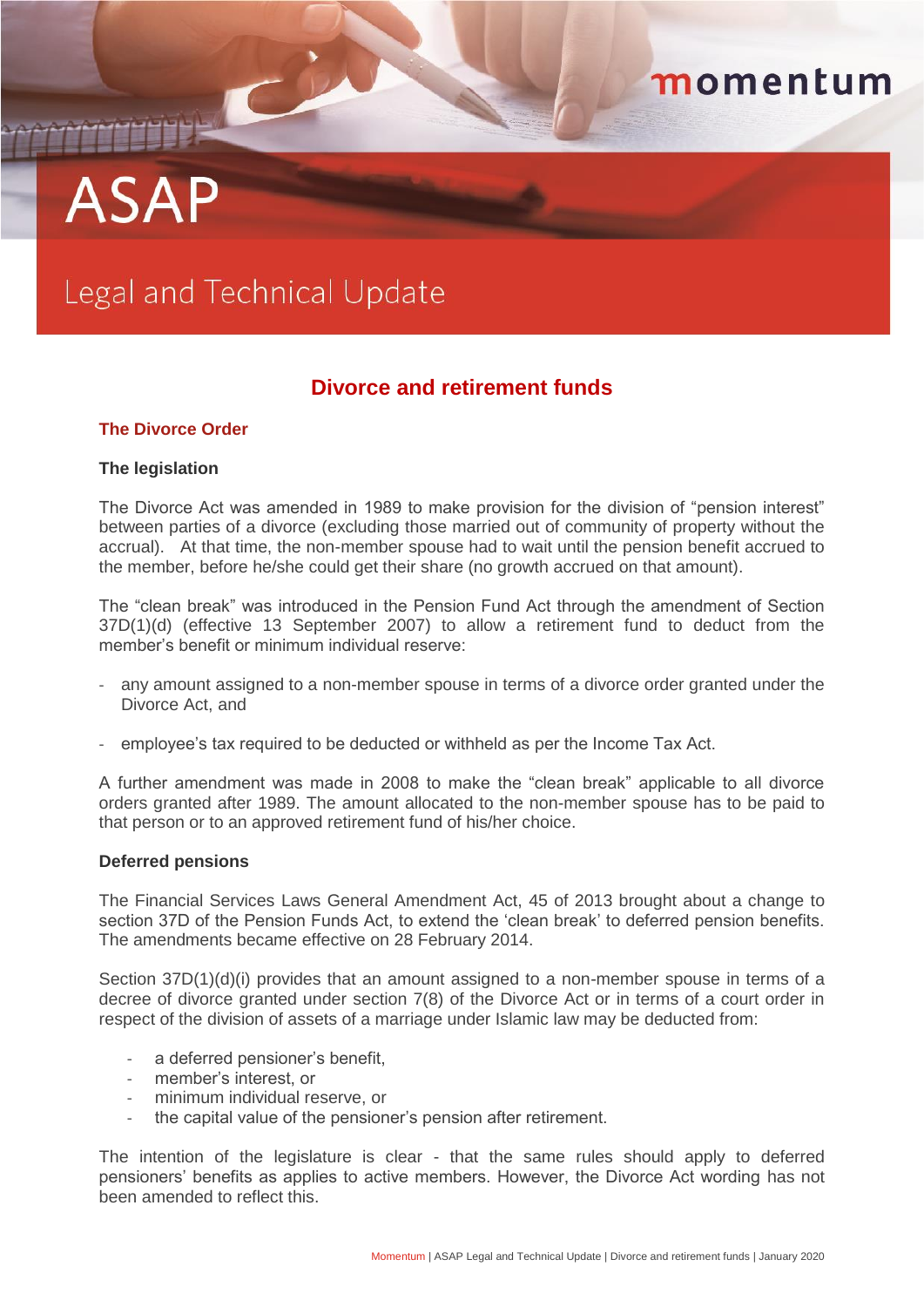#### **Pension interest**

In terms of the Divorce Act, section 7(8), it is only the pension interest, as defined, that is included in the divisible assets upon a divorce of persons married in community of property or with the accrual system. It does not provide for the inclusion of:

- a deferred pensioner's benefit,
- member's interest, or
- minimum individual reserve, or
- the capital value of the pensioner's pension after retirement.

Pension interest is defined to be the following:

- in the case of a retirement annuity, it is the contributions made to the fund from inception until the date of divorce, plus simple interest at the rate published by the Minister in the Government Gazette from time to time (9.75% per annum (January 2020));
- in the case of a pension or provident fund, it will be the resignation benefit the member will be entitled to on the date of divorce; and
- in the case of a preservation fund, it will be the termination benefit the member will be entitled to on the date of divorce.

#### **Important note** –

- For a claim to be successful against a spouse's retirement fund, that spouse must be a member of the fund on date of divorce. Therefore, where a spouse resigned from his/her employer prior to the date of divorce and their employment contract ceased, there can no longer be a claim against that spouse's pension or provident fund as they are no longer a member of the fund.
- The Divorce Act clearly states that the pension interest is only included in the divisible assets when dealing with marriages in community of property and marriages that are out of community of property with the inclusion of the accrual. It does not provide for out of community of property where the accrual is not included and therefore divorce orders issued in respect of these marriage types cannot be actioned by the fund.

#### **The Government Employee Pension Fund**

#### Current treatment of a divorce settlement

The payment of a divorce benefit to a non-member spouse in terms of a divorce order will result in a debt being created against the member's fund benefit (debt and interest model). This debt is equal to the amount paid to the non-member spouse and it will build up, with interest, up until the member exits the fund.

#### Amended treatment of divorce settlement

The GEPF Law has been amended on 23 May 2019 and once implemented it will bring an end to this divorce debt being created. Instead, the payment of a divorce benefit to a non-member spouse will result in a reduction of the member's years of pensionable service (remember the year's pensionable service has a direct impact on the benefit that the member is entitled to). This is being referred to as the service reduction model.

The change was implemented on 1 August 2019. Members that had divorce debt have a choice of either remaining with the debt and interest model or to move to the service adjustment model. They will have until 22 May 2020 to make their choice, after which all those members that did not make a selection will automatically be moved to the service reduction model.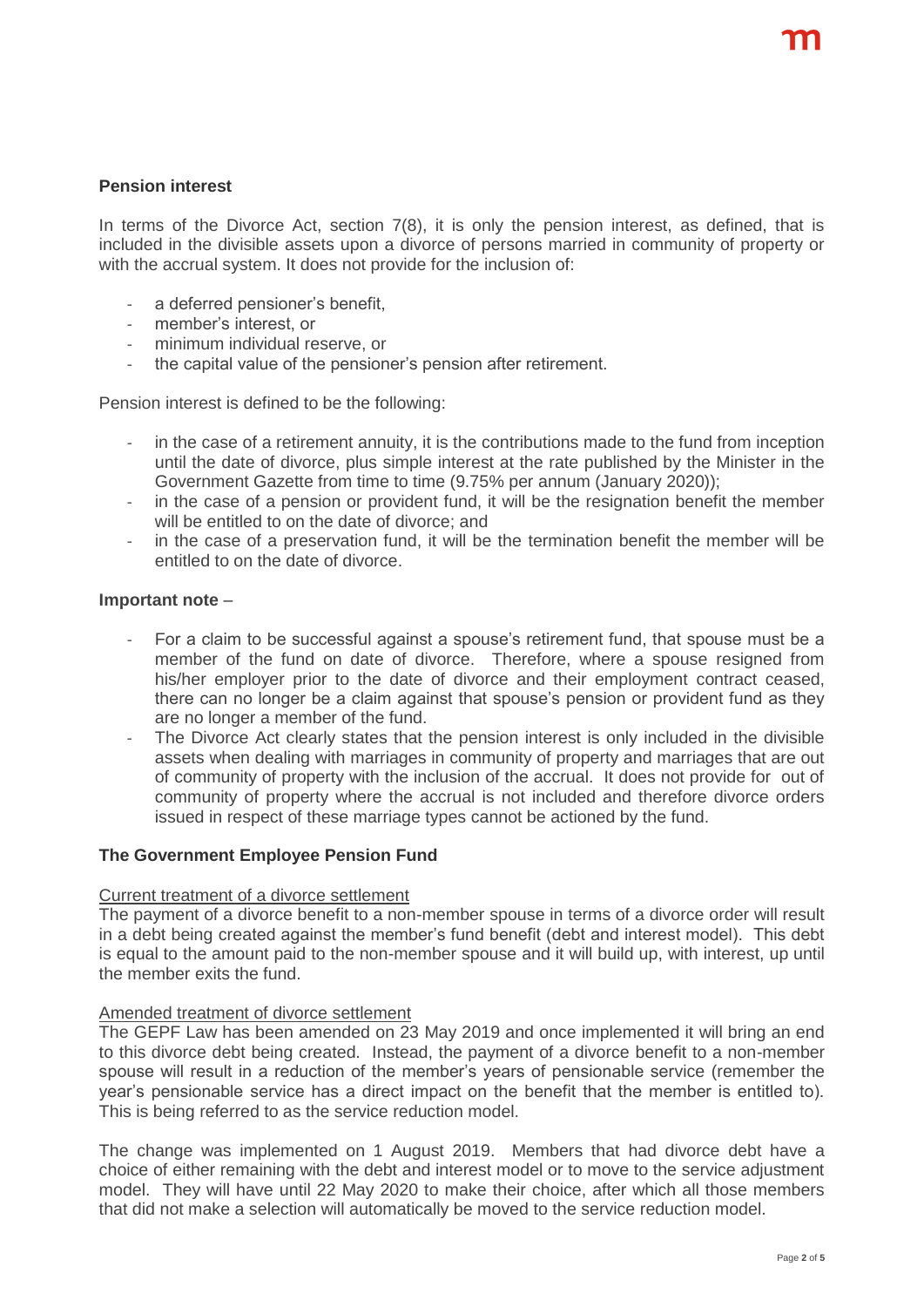The tax implications of the implementation of the clean-break principle are as follows:

#### **Tax implications**

If the divorce order was granted **before** 13 September 2007 and the benefit is deducted from the individual reserve **on or after** 1 March 2009, the amount will be totally tax-free.

If the divorce order was granted **after** 13 September 2007 and the benefit was deducted from the individual reserve:

- **before** 1 March 2009, the member was liable for the tax. (He/she could claim it back from the non-member spouse);
- **after** 1 March 2009, the non-member spouse is liable for the tax. The non-member spouse can elect to have the amount transferred to another approved fund tax-free.

(The tax table applicable to retirement fund withdrawals will apply.)

Where the funds are from the GEPF, the pre-98 tax-free amount will apply to the non-member spouse's share of the benefit, proportionately.

#### **The divorce order wording**

In practice, payment to the non-member spouse is often hampered due to the divorce order wording being incorrect. This can be avoided by taking note of the following guidelines as prescribed by the Pension Funds Act:

- the retirement fund must be identifiable from the divorce order  $-$  name the fund by its registered name and indicate the number of the fund member policy,
- reference should be made to an amount or a percentage of pension interest as defined in the Divorce Act to be deducted from the member's benefit or member's minimum individual reserve,
- the fund must be instructed in the settlement agreement to make payment or transfer of the amount assigned to the non-member spouse,
- the fund member policy cannot be ceded to the non-member spouse, so this instruction should not be made in the divorce order.

#### **Example of acceptable wording for Momentum**

- The plaintiff is a member of the Momentum Retirement Annuity Fund ("the fund"), policy number 012075068.
- The defendant is entitled to R361 959 of the pension interest in the fund as defined in section 1 of the Divorce Act\*
- The fund is ordered to pay or transfer the assigned portion of the pension interest to the defendant or an approved fund on her behalf in terms of section 37D(4) of the Pension Funds Act.

Note - *\* In the case of a preservation fund, the reference should be to section 1 of the Divorce Act, read together with section 37D(6) of the Pension Funds Act.*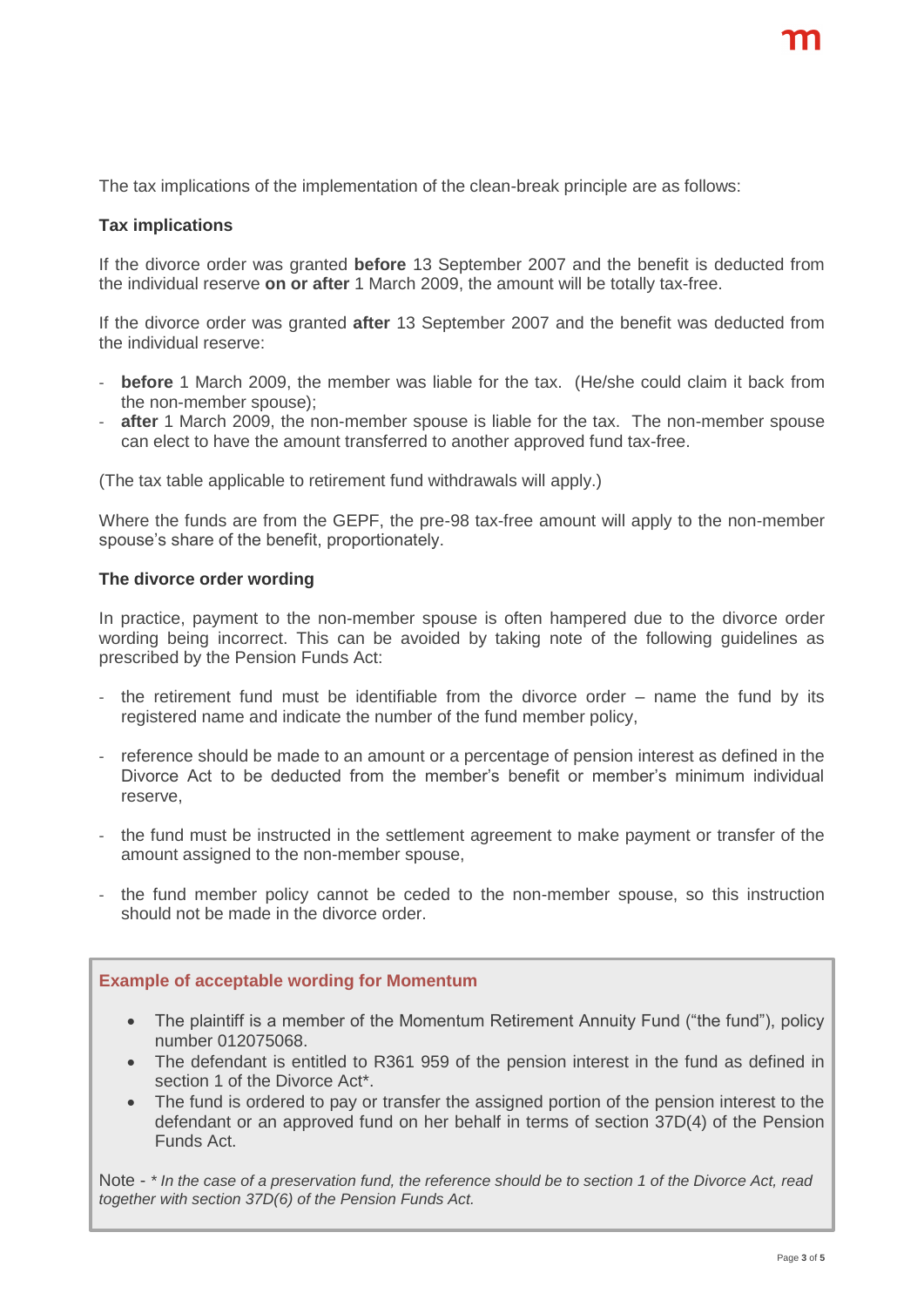#### **Important:**

Submit a draft divorce agreement to the fund in question for sign off prior to having it be made an order of the court. If the order is worded incorrectly, the fund will not be able to act on it and the divorce order will have to be amended, which is time consuming and costly.

#### **The Maintenance Order**

#### **The legislation**

Section 37D(1)(d)(iA) of the Pension Funds Act provides for the deduction of any amount payable in terms of a maintenance order as defined in section 1 of the Maintenance Act from:

- a member's or a deferred pensioner's benefit, or
- a member's interest, or
- a member's minimum individual reserve, or
- the capital value of a pensioner's pension after retirement.

Section 1 of the Maintenance Act defines a maintenance order as any order for the payment, including the periodical payment, of sums of money towards the maintenance of any person issued by a court in the Republic.

Where a member fails to meet their obligation to pay maintenance under a maintenance order, the non-member may approach the court to obtain a maintenance order against the fund, directing the fund to deduct the maintenance from the member's minimum individual reserve in the retirement fund. In this instance the order is issued against the fund in addition to the member and the fund has to adhere to it. If the fund does not adhere to this order, the fund will be in contempt of court.

#### **Income tax implications**

Section 7(11) of the Income Tax Act applies in this instance (part of the deeming provisions), read with paragraph (f) of the remuneration definition in the Fourth Schedule.

The result is that the maintenance order payments made to the non-member spouse is seen as remuneration of the member and is deemed income in the hands of the member and therefore subject to income tax in the hands of the member.

In practice, where a payment is made in terms of such an order, the tax is not deducted from the maintenance amount, instead, the full amount payable plus the tax liability is deducted from the member's benefit or minimum individual reserve. Therefore the maintenance amount plus the tax on this amount is taxed in the hands of the member at the marginal tax rate.

There is no tax directive required and a tax certificate is issued to the member.

SARS issued Interpretation Note 89 that clarified the tax treatment of maintenance payments that are deducted from an active member's minimum individual reserve and the tax-on-tax relating to this payment.

SARS recommended the following formula to calculate the tax-on-tax effect:

- 1. Calculate the tax on the amount awarded under the maintenance order,
- 2. Multiply the tax determined in step 1 by 100/(100-marginal tax rate applicable),
- 3. Add the amount determined in step 2 to the amount of the maintenance award.